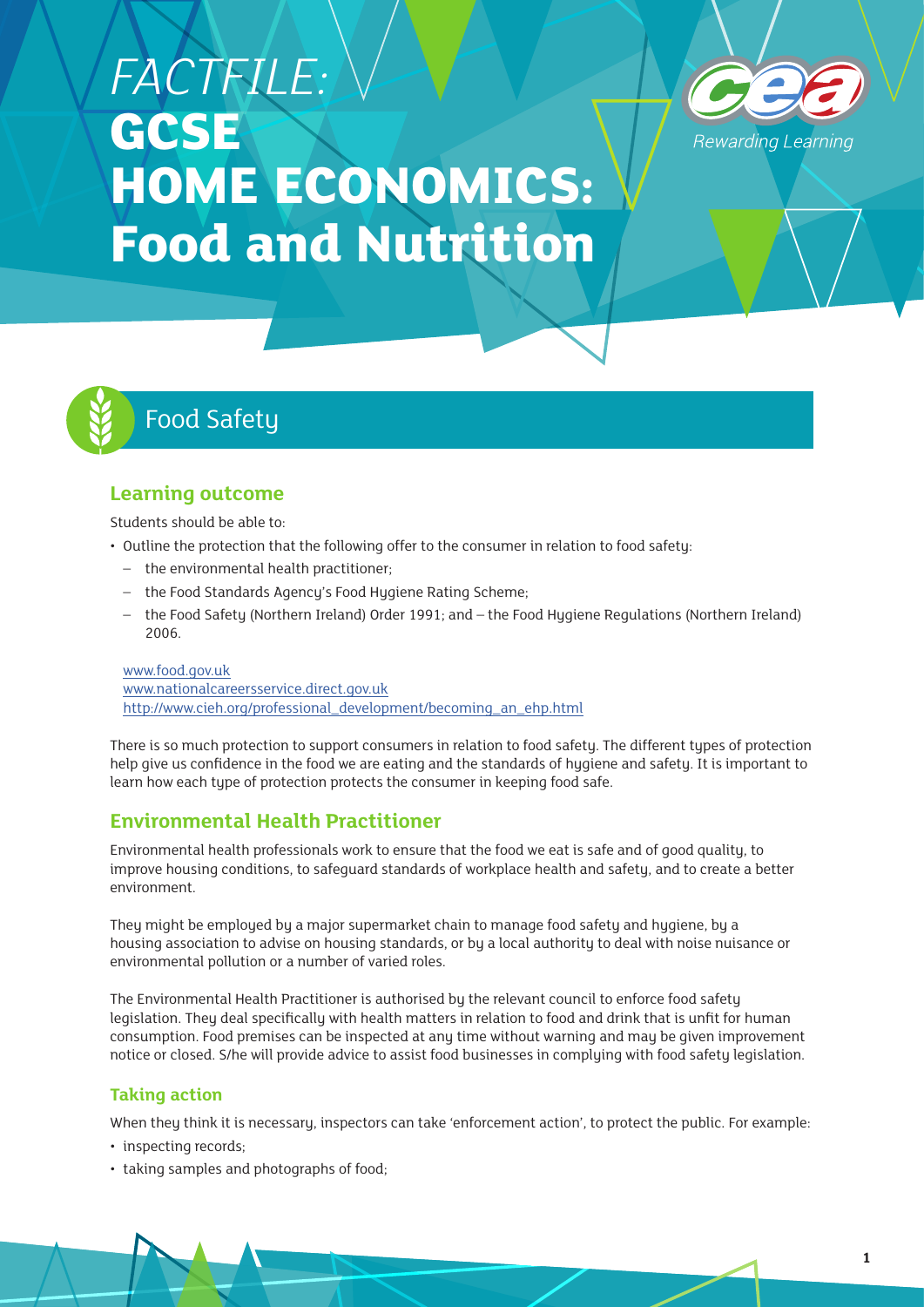- writing informally, asking to put right any problems;
- detain or seize suspect foods.

They can also serve a **notice**.

There are three main types of notice:

- **1. 'Hygiene improvement notice' or 'food labelling improvement notice'**  Sets out certain things that must be done to comply, if the business is breaking the law.
- **2. 'Hygiene emergency prohibition notice' –** Forbids the use of certain processes, premises or equipment and must be confirmed by a court.
- **3. 'Remedial action notice' –** Forbids the use of certain processes, premises or equipment, or imposes conditions on how a process is carried out. It's similar to a hygiene emergency prohibition notice, but it does not need to be confirmed by a court. (This type of notice applies to approved establishments only in England, and can be used for any food establishment in Wales, Northern Ireland and Scotland.)

<https://www.food.gov.uk/business-industry/hygieneratings/food-law-inspections>

# **The Food Standards Agency's Food Hygiene Rating Scheme**

Source: <http://www.food.gov.uk/multimedia/hygiene-rating-schemes/ratings-find-out-more-en>

#### **Background Information**

The Food Hygiene Rating Scheme (FHRS) in England, Wales and Northern Ireland helps consumers choose where to eat out or shop for food by giving them information about the hygiene standards in restaurants, takeaways and food shops.

The scheme helps consumers choose where to eat out or shop for food by giving information about the hygiene standards in restaurants, pubs, cafés, takeaways, hotels and other places they eat, as well as supermarkets and other food shops.

It may be difficult to judge hygiene standards on appearance alone and therefore the rating helps to "give us an idea" of what's going on in the kitchen, or behind closed doors. The scheme also encourages businesses to improve hugiene standards.

#### **How is a hygiene rating worked out?**

A food safety officer inspects a business to check that it meets the requirements of food hygiene law. The officer is from the local authority where the business is located. The food safety officer inspecting the business checks how well the business is meeting the law by investigating:

- **how hygienically the food is handled** how it is prepared, cooked, re-heated, cooled and stored.
- **the condition of the structure of the buildings** the cleanliness, layout, lighting, ventilation and other facilities
- **how the business manages and records what it does to make sure food is safe.**

Each of these three elements is essential for making sure that food hygiene standards meet requirements and the food served or sold is safe to eat.

The hygiene standards found at the time of inspection are then rated on a scale. At the bottom of the scale is '0' – this means urgent improvement is required. At the top of the scale is '5' – this means the hygiene standards are very good. Any business should be able to reach this top rating.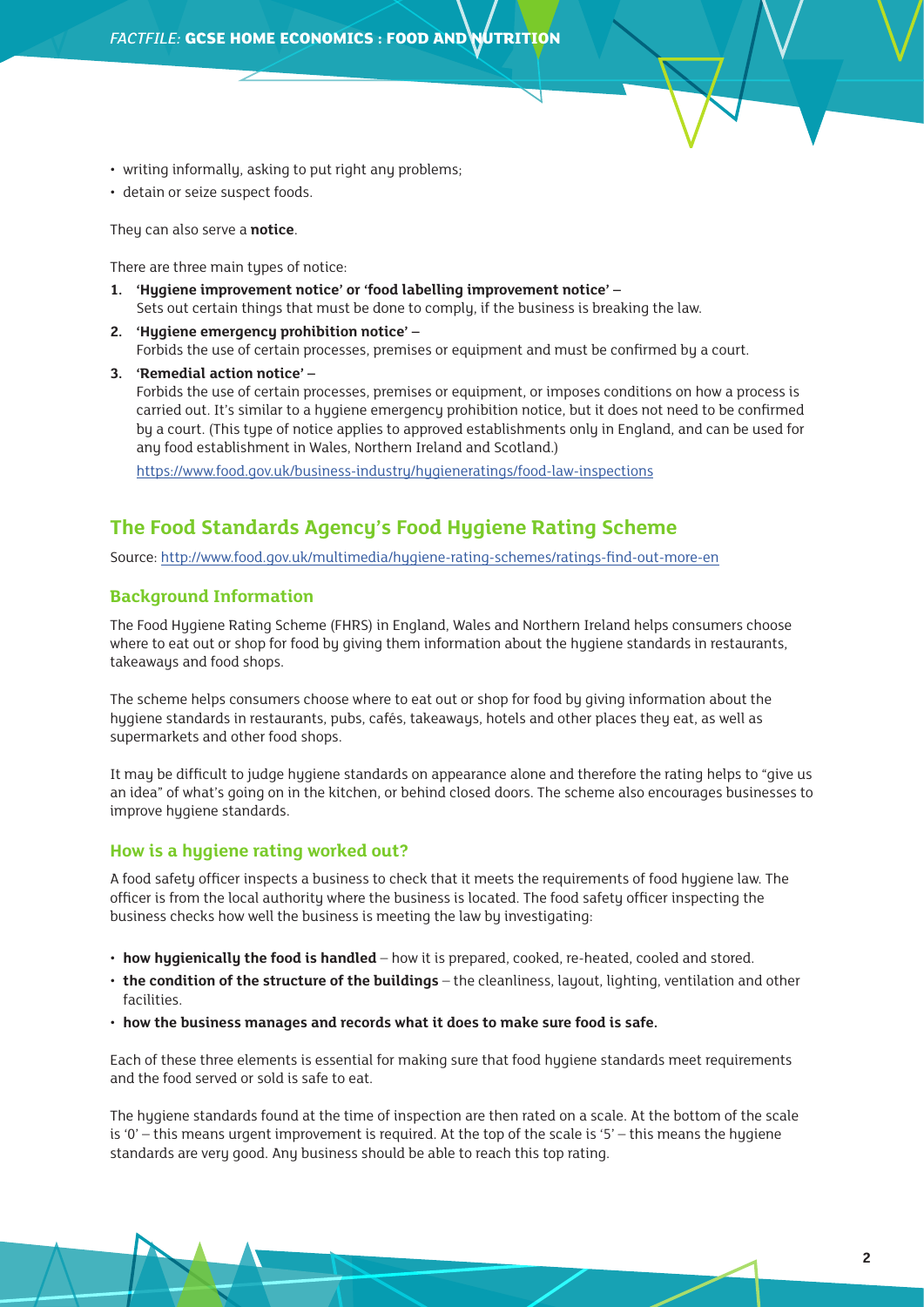#### **What do the different ratings mean?**



The rating given shows how well the business is doing overall but also takes account of the element or elements most in need of improving and also the level of risk to people's health that these issues pose. This is because some businesses will do well in some areas and less well in others but each of the three elements checked is essential for making sure that food hygiene standards meet requirements and the food served or sold is safe to eat.

To get the top rating of '5', businesses must do well in all three elements.

Those with ratings of '0' are very likely to be performing poorly in all three elements and are likely to have a history of serious problems. There may, for example, be a lack of sufficient cleaning and disinfection, and there may not be a good enough system of management in place to check and record what the business does to make sure the food is safe.

Research the food hugiene rating score by typing in this link:<http://ratings.food.gov.uk> and entering the name of the business, place/postcode.

# **The Food Safety (Northern Ireland) Order 1991**

<https://www.food.gov.uk/sites/default/files/multimedia/pdfs/nifoodbusinessguide.pdf>

#### **What is the Food Safety (Northern Ireland) Order 1991?**

The Food Safety (Northern Ireland) Order 1991 is wide-ranging legislation on food safety and consumer protection in relation to food throughout Northern Ireland.

#### **What does the Order aim to achieve?**

The main aims of the Order are:

- to ensure that all food meets consumers' expectations in terms of nature, substance and quality and is not misleadingly presented;
- to provide legal powers and specify offences in relation to public health and consumers' interest; and
- to enable Northern Ireland to fulfil its part of the United Kingdom's responsibilities in the European Union.

#### **What is the scope of the Order?**

The Order covers activities throughout the food distribution chain, from primary production through distribution to retail and catering.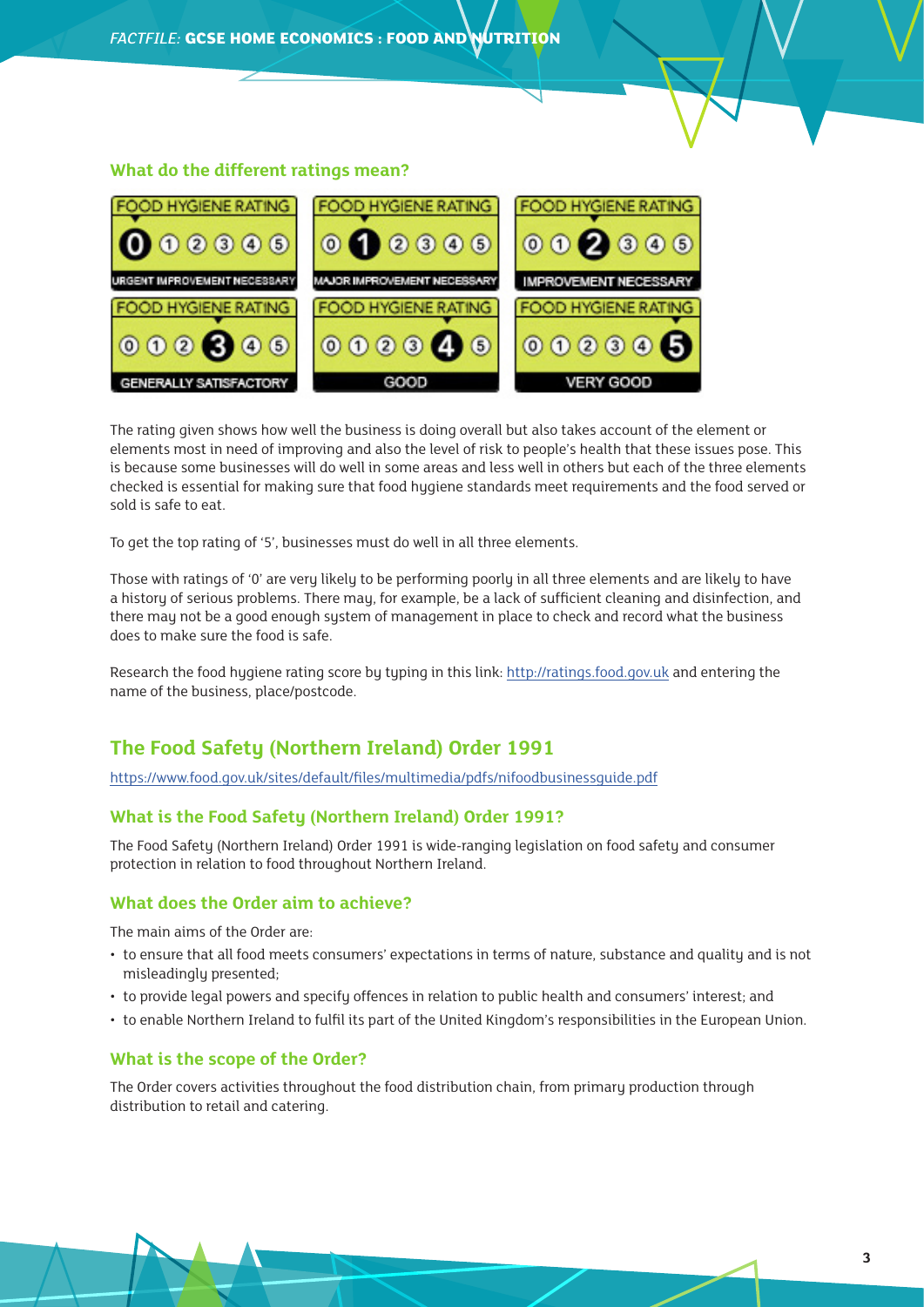#### **What does the Order require food businesses to do?**

In summary, food businesses must ensure that they comply with the Order by not:

- rendering food injurious to health;
- selling food which is not of the nature or substance or quality demanded to the purchaser's prejudice;
- falsely describing or presenting food.

#### **Main offences**

What is meant bu 'rendering food injurious to health'?

If a person renders (which means "makes") a food injurious to health:

- by adding an article or substance to it;
- using an article or substance as an ingredient in its preparation;
- abstracting (which means "taking away") any constituent from it;
- or subjecting it to any other process or treatment then they are guilty of an offence.

#### **When is food 'not of the nature or substance or quality demanded'?**

Any person who sells to the purchaser's prejudice any food which is not of the nature, or substance, or quality demanded by the purchaser is guilty of an offence. The "purchaser" of food can range from a customer at a shop, to one company buying from another. A person may be considered to be a "purchaser" even if no money actually changes hands directly, e.g. winning prizes in a raffle.

In practice:

- "nature" covers a product sold as one thing, but which is in fact another, e.g. haddock sold as cod;
- "substance" covers situations where the food contains foreign bodies (e.g. an insect) or damaging residues or where there is a statutory or other standard for a food and the substance falls below it, for example milk powder with below the minimum milk protein level. The necessary substance for particular products is set through compositional standards in commodity regulations for which separate guidance exists;
- "quality" covers commercial quality, having regard to any statutory standards of composition in the food, so an example of food which would not be of the quality demanded would be a stale cake.

#### **How can food be 'falsely or misleadingly described or presented'?**

This Article says that any person who labels or advertises food in a way that falsely describes it, or labels, advertises or presents food in a way which misleads as to its nature, substance or quality, is guilty of an offence. The offence can occur when statements are untrue or pictures of food are presented in a misleading way. The offence also covers material that is correct but given such emphasis that the purchaser is led to the wrong conclusion.

An example of where food might be misleadingly presented would be products which are not cream but which are presented in traditional cream cartons and displayed amongst them.

#### **What penalties can be imposed under the Order?**

The courts decide the level of penalties depending on the circumstances of each case, but the Order sets the maximum penalties available to the courts.

Magistrates' courts may impose a fine of up to £5,000 per offence and/or a prison sentence of up to six months.

For offences under Article 6 and 14 of the Order, the maximum fine a magistrates' court may set for each offence is £20,000. There are also penalties for obstructing an authorised officer.